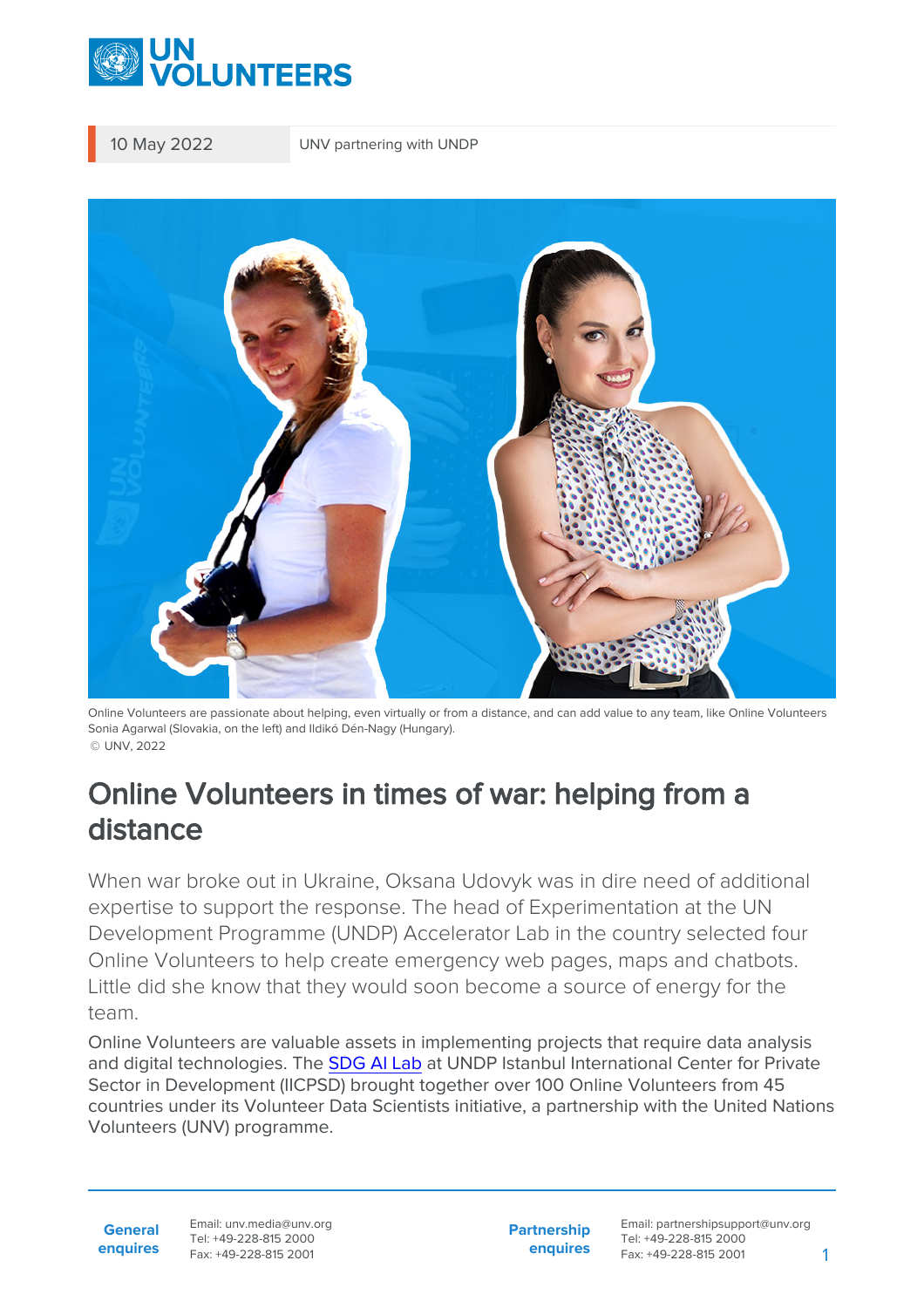

The initiative received more than 1,000 online applications during four rounds of recruitment. In the upcoming weeks, a new cohort of Online Volunteer data scientists will start their work on projects related to social listening, vulnerability mapping and digitalization of everyday processes in the United Nations.

## Online Volunteers donate their time and their contribution to the public good and can use this experience to append projects to their data science portfolio. --Dina Akylbekova (Kazakhstan), UN Volunteer Outreach and Partnerships Analyst with IICPSD's SDG AI Lab

Naomi Levy, an Online Volunteer from France based in Nairobi, joined UNDP's Accelerator Labs in Ukraine with the task of estimating innovative approaches for emergency response and later recovery. She mapped different types of urban shelters and reconstruction initiatives.

She also developed an application that unites Ukrainians abroad around work opportunities. "The fantastic thing about online volunteering is that you can help a cause while being far away and even if you do not have experience with the UN," she says.

**If** I love working with Online Volunteer enthusiasts. They are indeed full of ideas. Lily Ounekeo, a visual and verbal storyteller who I have worked with within the Biomimicry Innovation Challenge in Ukraine really gave UNDP communications a human voice with her creativity. - -Oksana Udovyk, Head of Experimentation at UNDP's Accelerator Labs in Ukraine

"Online Volunteers are amazing professionals who are highly motivated to help," echoes Olena Tarasova-Krasiieva, a Project Manager who also worked with Online Volunteers for the UNDP project in Ukraine before 2022.

The skills and drive of Online Volunteers are a useful asset when emergency calls to action require widespread outreach, as is the case in the United Nations response to the war in Ukraine. The International Organization for Migration (IOM), World Health Organization (WHO) and UN International Children's Emergency Fund (UNICEF) are currently recruiting onsite UN Volunteers psychologists, coordinators and communication experts. These volunteers will support refugees from Ukraine in the Czech Republic, Hungary, Moldova, Poland, Romania and Slovakia.

**General enquires** Email: unv.media@unv.org Tel: +49-228-815 2000 Fax: +49-228-815 2001

**Partnership enquires**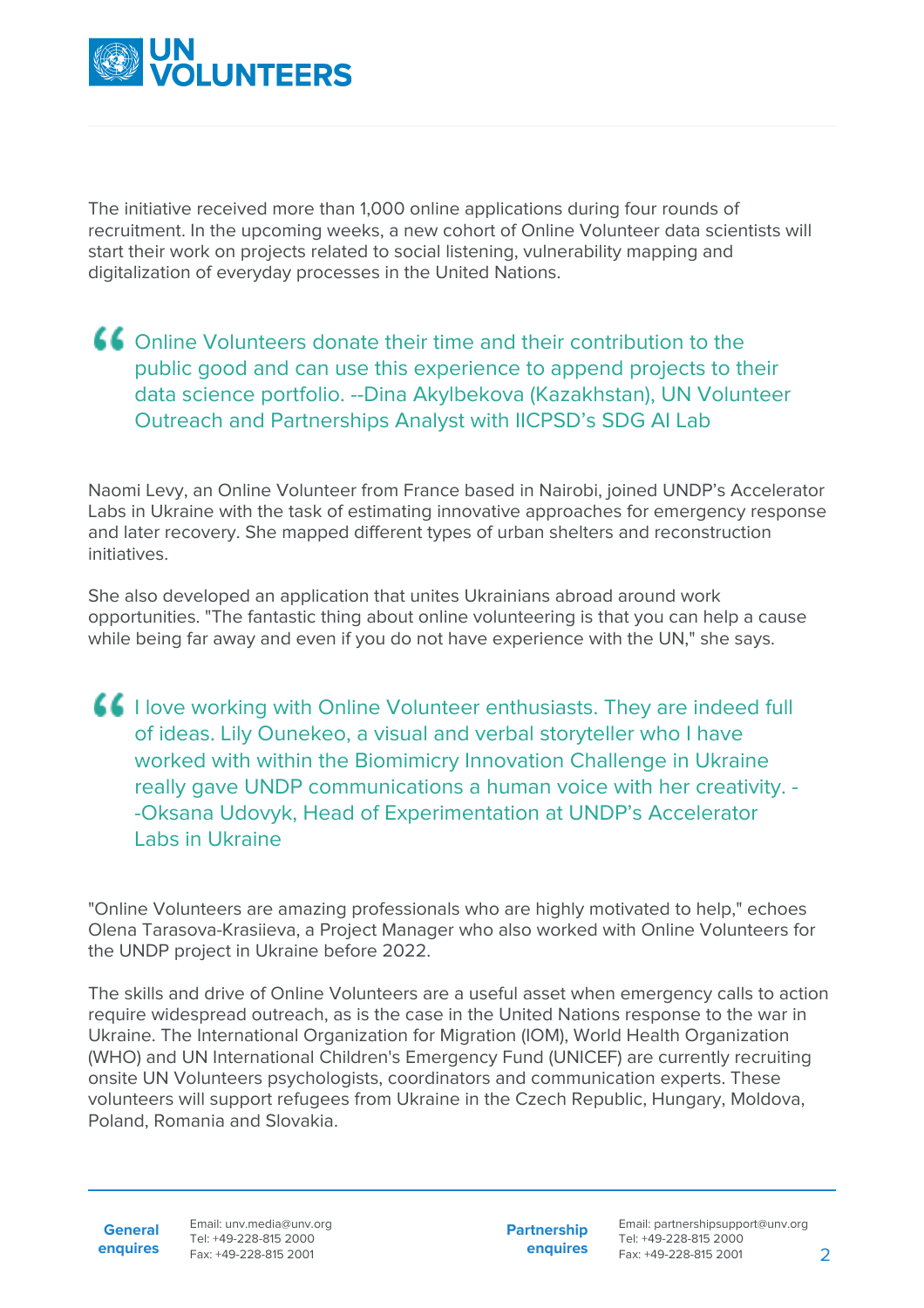

To aid the recruitment process and expand UNV's talent pool, more than 30 Online Volunteers are disseminating volunteer opportunities to potential candidates in the region in their local languages.

One of these is Sonia Agarwal, an Online Volunteer who helped identify and approach job portals in her home country, Slovakia. With guidance from UNV, Sonia launched a social media campaign to broaden talent acquisition in the region.

Our team of Online Volunteers is diverse and global. We have team members working from Ukraine, Russia, Barbados and the United Arab Emirates. Every one of us brings our uniqueness, language skills and insights for a common goal. --Sonia Agarwal, Online Volunteer



Online Volunteers in the Czech Republic, Hungary, Moldova, Poland, Romania and Slovakia introduced UNV to 600 job portals and organizations. Their aim was to motivate skilled professionals to apply for opportunities and disseminate information to the relevant audiences through these channels.

**General enquires** Email: unv.media@unv.org Tel: +49-228-815 2000 Fax: +49-228-815 2001

**Partnership enquires**